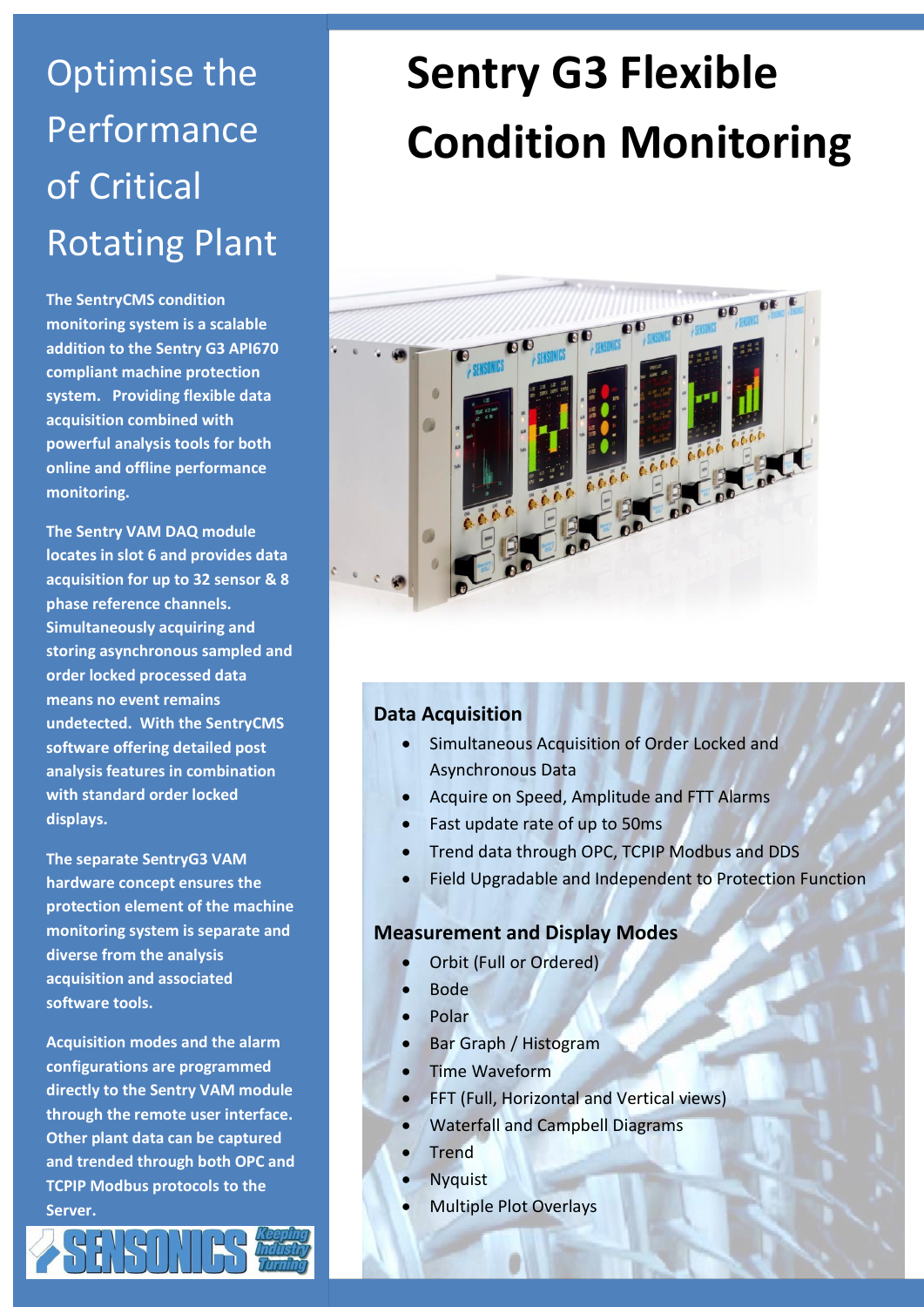## **SentryCMS Analysis**

The SentryCMS application offers a suite of analysis functions offering intuitive displays with common menu functions with acquisition based on a range of machine operational states and alarm conditions.

#### **SHAFT ORBIT**



Orbit display can be configured for either overall or filtered to a selected order. The corresponding time waveforms for both the X and Y channels are displayed according to the number of cycles selected for display. Identify rotor unbalance, rubs and instabilities.



#### **TIME WAVEFORM**

Whilst order locked data is processed in the hardware the system acquires waveform data up to a maximum sampling rate of 25 kHz. The waveform display provides multiple marker facilities with the added function on any display of capturing the graph in an image file for report generation.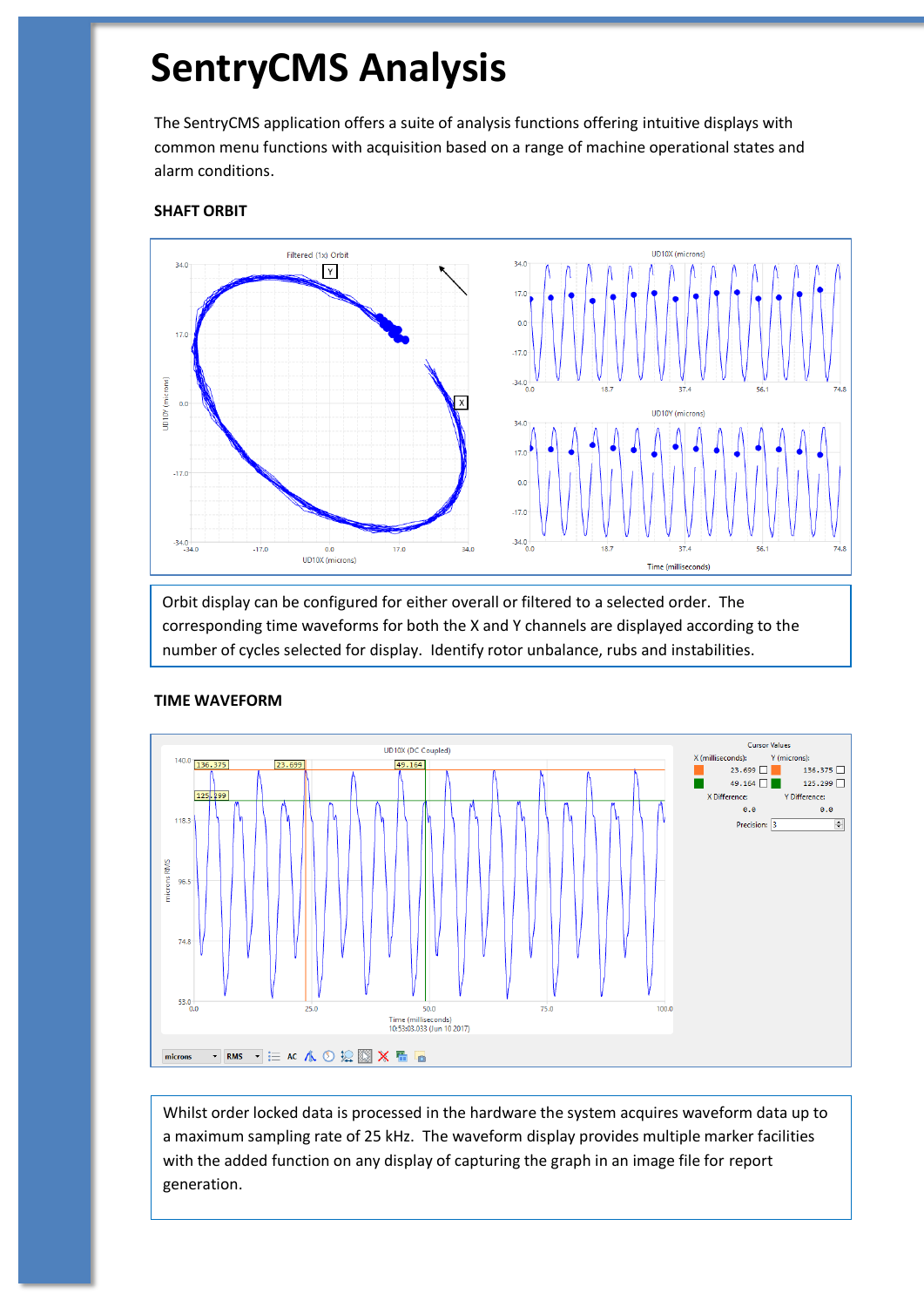## **SentryCMS Analysis**

#### **FREQUENCY ANALYSIS**



Synchronous and Asynchronous FFT data can be displayed live or analysed offline from acquired data. Display options include normal and full FFT as well as waterfall for analysis of vibration frequency changes with machine speed and the detection of asynchronous components.

Frequency displays also provide automatic order marker functions for fast analysis of data.



Frequency data can be displayed in both Waterfall and Campbell formats providing a detailed analysis of machine critical speeds as well as the effect of speed on turbine blade vibration frequencies and associated damping. Graphical zoom and rotate features provide a professional analytical user interface which has been developed in conjunction with our customers.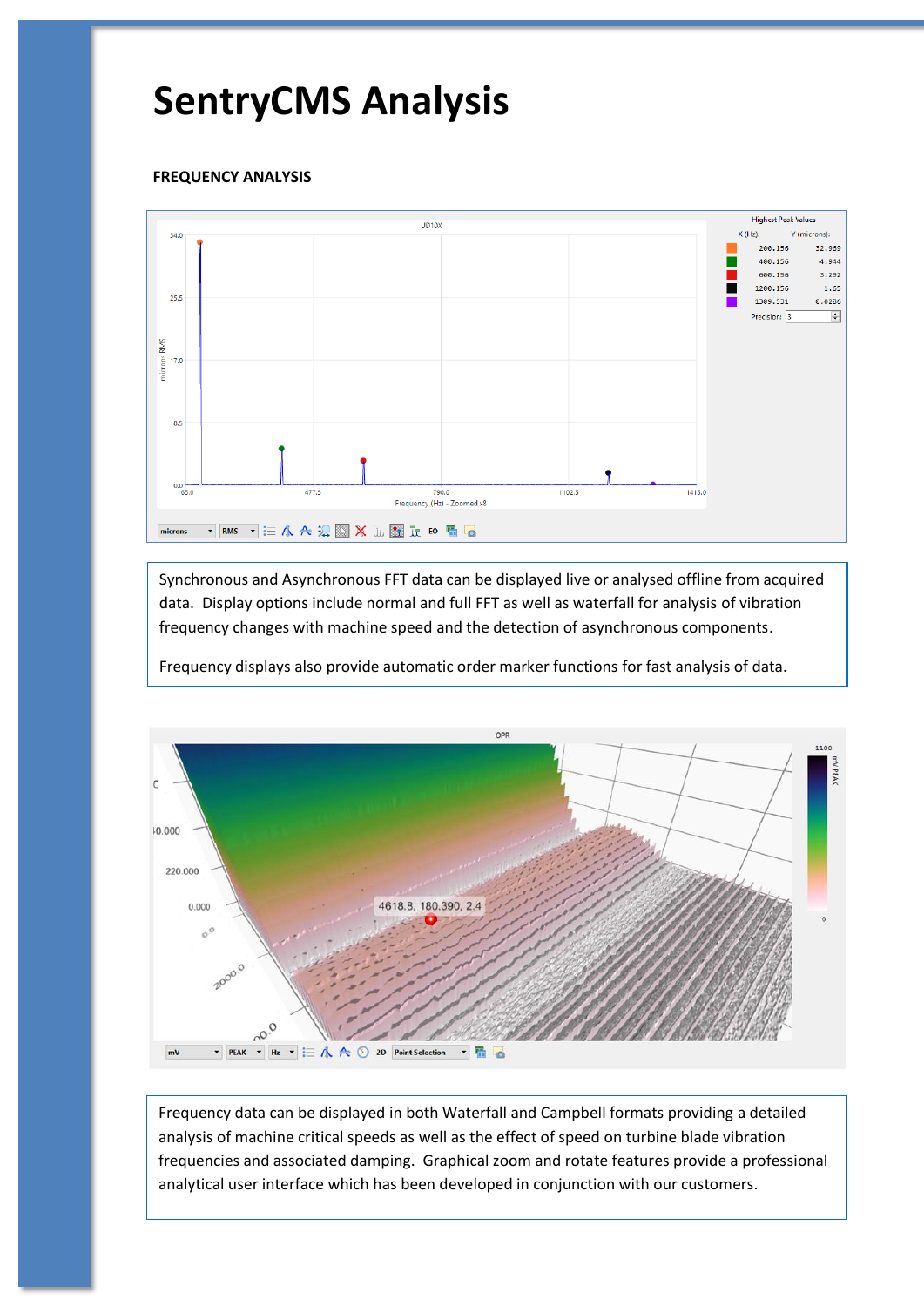## **SentryCMS Analysis**

#### **BODE and TREND PLOTS**



Overall vibration magnitude or selected order displayed against speed with phase for determination of critical speeds and the detection of vibration vector changes. Overlay multiple channels for both current and historical data. Trend vibration data with other key process parameters through the data link communication options.



#### Shaft centreline plot utilises the proximity probe DC gap voltage; analyse changes in radial rotor position with respect to the stationary bearing over ranges of time and speed. Provides additional insight of the bearing performance when used in combination with the orbit analysis.

#### **SHAFT CENTRELINE**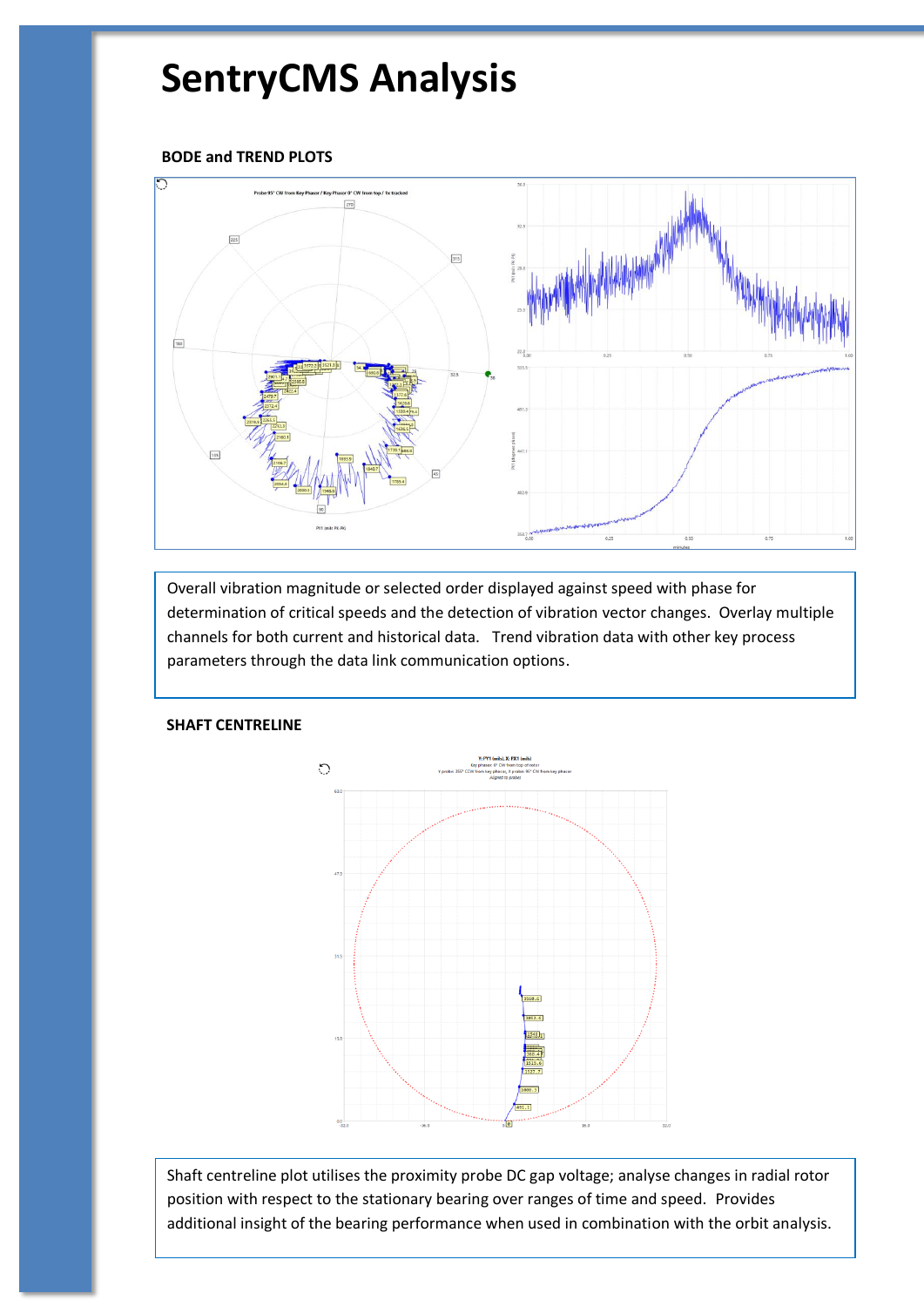## **SentryCMS Configurator**

#### **DATA ACQUISITION**

SentryCMS offers the best in class acquisition facilities with the capability and speed to collect all channel data simultaneously at the maximum sampling rate. Tagging of events in the database is a standard feature which enables rapid retrieval and analysis. Processed order locked data in addition to the full sampled waveforms is acquired providing complete flexibility in the online displayed data and offline analysis.

Acquire on speed, overall vibration or selected FFT bands, acquisition modes are configured directly in the SentryG3 VAM module hardware which permits online updating without any impact on the supervisory element of the protection system.



#### **ALARMS**

Order locked and band alarms are configured within the SentryG3 VAM module and automatically acquired in to the dataset with up to 4 order locked alarms and 2 band alarms available to be configured per channel.

Multiple alarms can be configured across any monitored channel resulting in both visual indication in the application and database tagging. Combined with the concept of all data being acquired ensures the pre and post event vibration signatures will always be sufficiently captured, simplifying the set up and minimising the risk of insufficient acquisition during post analysis.

#### **SYSTEM INTERFACES**

Connect the CMS server through Modbus TCPIP, OPC or DDS for exchange of process data for trending in the analysis database. System security is maintained by VPN access only to application data with web option for processed data viewing. On board data storage of 500GB ensures no event data is lost through network downtime.